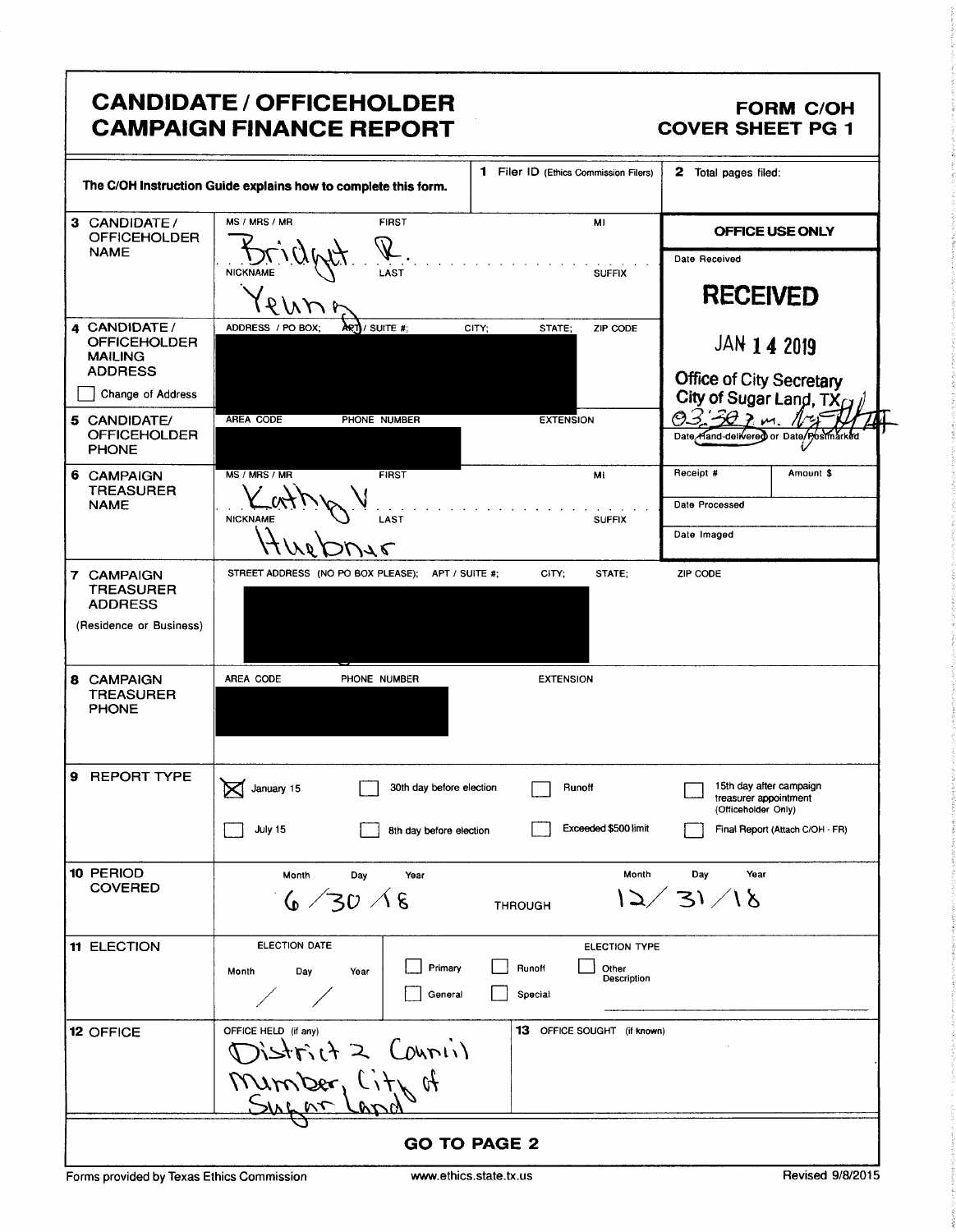## CANDIDATE / OFFICEHOLDER<br>CAMPAIGN FINANCE REPORT CAMPAIGN FORM COVER SHEET PG 2 **CAMPAIGN FINANCE REPORT**

| 14 C/OH NAME                                                                                                                |                                                                                                                                                                                                                                                                                                                                                                                                  |                                                                                                                                                                                                | <b>15</b> Filer ID (Ethics Commission Filers) |  |  |  |  |
|-----------------------------------------------------------------------------------------------------------------------------|--------------------------------------------------------------------------------------------------------------------------------------------------------------------------------------------------------------------------------------------------------------------------------------------------------------------------------------------------------------------------------------------------|------------------------------------------------------------------------------------------------------------------------------------------------------------------------------------------------|-----------------------------------------------|--|--|--|--|
| <b>16 NOTICE FROM</b><br><b>POLITICAL</b><br>COMMITTEE(S)                                                                   | THIS BOX IS FOR NOTICE OF POLITICAL CONTRIBUTIONS ACCEPTED OR POLITICAL EXPENDITURES MADE BY POLITICAL COMMITTEES TO<br>SUPPORT THE CANDIDATE / OFFICEHOLDER. THESE EXPENDITURES MAY HAVE BEEN MADE WITHOUT THE CANDIDATE'S OR OFFICEHOLDER'S<br>KNOWLEDGE OR CONSENT. CANDIDATES AND OFFICEHOLDERS ARE REQUIRED TO REPORT THIS INFORMATION ONLY IF THEY RECEIVE NOTICE<br>OF SUCH EXPENDITURES. |                                                                                                                                                                                                |                                               |  |  |  |  |
|                                                                                                                             | <b>COMMITTEE TYPE</b>                                                                                                                                                                                                                                                                                                                                                                            | <b>COMMITTEE NAME</b>                                                                                                                                                                          |                                               |  |  |  |  |
|                                                                                                                             | GENERAL                                                                                                                                                                                                                                                                                                                                                                                          |                                                                                                                                                                                                |                                               |  |  |  |  |
|                                                                                                                             | SPECIFIC                                                                                                                                                                                                                                                                                                                                                                                         | <b>COMMITTEE ADDRESS</b>                                                                                                                                                                       |                                               |  |  |  |  |
|                                                                                                                             |                                                                                                                                                                                                                                                                                                                                                                                                  | COMMITTEE CAMPAIGN TREASURER NAME                                                                                                                                                              |                                               |  |  |  |  |
| <b>Additional Pages</b>                                                                                                     |                                                                                                                                                                                                                                                                                                                                                                                                  |                                                                                                                                                                                                |                                               |  |  |  |  |
|                                                                                                                             |                                                                                                                                                                                                                                                                                                                                                                                                  | COMMITTEE CAMPAIGN TREASURER ADDRESS                                                                                                                                                           |                                               |  |  |  |  |
| <b>17 CONTRIBUTION</b><br><b>TOTALS</b>                                                                                     | $\mathbf{1}$ .<br>TOTAL POLITICAL CONTRIBUTIONS OF \$50 OR LESS (OTHER THAN<br>PLEDGES, LOANS, OR GUARANTEES OF LOANS), UNLESS ITEMIZED                                                                                                                                                                                                                                                          | \$                                                                                                                                                                                             |                                               |  |  |  |  |
|                                                                                                                             | 2.<br>TOTAL POLITICAL CONTRIBUTIONS<br>(OTHER THAN PLEDGES, LOANS, OR GUARANTEES OF LOANS)                                                                                                                                                                                                                                                                                                       | $5.000 \cdot 00$                                                                                                                                                                               |                                               |  |  |  |  |
| <b>EXPENDITURE</b><br><b>TOTALS</b>                                                                                         | 3.<br>TOTAL POLITICAL EXPENDITURES OF \$100 OR LESS.<br><b>UNLESS ITEMIZED</b>                                                                                                                                                                                                                                                                                                                   |                                                                                                                                                                                                |                                               |  |  |  |  |
|                                                                                                                             | 4.<br><b>TOTAL POLITICAL EXPENDITURES</b>                                                                                                                                                                                                                                                                                                                                                        | \$5,000.00                                                                                                                                                                                     |                                               |  |  |  |  |
| <b>CONTRIBUTION</b><br><b>BALANCE</b>                                                                                       | 5.<br>TOTAL POLITICAL CONTRIBUTIONS MAINTAINED AS OF THE LAST DAY<br>OF REPORTING PERIOD                                                                                                                                                                                                                                                                                                         | \$                                                                                                                                                                                             |                                               |  |  |  |  |
| <b>OUTSTANDING</b><br><b>LOAN TOTALS</b>                                                                                    | 6.<br>TOTAL PRINCIPAL AMOUNT OF ALL OUTSTANDING LOANS AS OF THE<br>LAST DAY OF THE REPORTING PERIOD                                                                                                                                                                                                                                                                                              | \$                                                                                                                                                                                             |                                               |  |  |  |  |
| <b>18 AFFIDAVIT</b>                                                                                                         | THOMAS HERCULES HARRIS III<br>Notary ID # 126517278                                                                                                                                                                                                                                                                                                                                              | I swear, or affirm, under penalty of perjury, that the accompanying report is<br>true and correct and includes all information required to be reported by me<br>under Title 15, Election Code. |                                               |  |  |  |  |
|                                                                                                                             | <b>My Commission Expires</b><br>May 13, 2020                                                                                                                                                                                                                                                                                                                                                     | Signature of Candidate or Officeholder                                                                                                                                                         |                                               |  |  |  |  |
| AFFIX NOTARY STAMP / SEALABOVE                                                                                              |                                                                                                                                                                                                                                                                                                                                                                                                  |                                                                                                                                                                                                |                                               |  |  |  |  |
| Dridge<br>euna<br>Sworn to and subscribed before me, by the said<br>this the                                                |                                                                                                                                                                                                                                                                                                                                                                                                  |                                                                                                                                                                                                |                                               |  |  |  |  |
| to certify which, witness my hand and seal of office.<br>nuarv<br><u>day</u><br>.ot                                         |                                                                                                                                                                                                                                                                                                                                                                                                  |                                                                                                                                                                                                |                                               |  |  |  |  |
| outier<br>$\alpha\mu$                                                                                                       |                                                                                                                                                                                                                                                                                                                                                                                                  |                                                                                                                                                                                                |                                               |  |  |  |  |
| Signature of officer administering oath<br>Printed name of officer administering oath<br>Title of office/administering oath |                                                                                                                                                                                                                                                                                                                                                                                                  |                                                                                                                                                                                                |                                               |  |  |  |  |
| Forms provided by Texas Ethics Commission                                                                                   |                                                                                                                                                                                                                                                                                                                                                                                                  | www.ethics.state.tx.us                                                                                                                                                                         | Revised 9/8/2015                              |  |  |  |  |